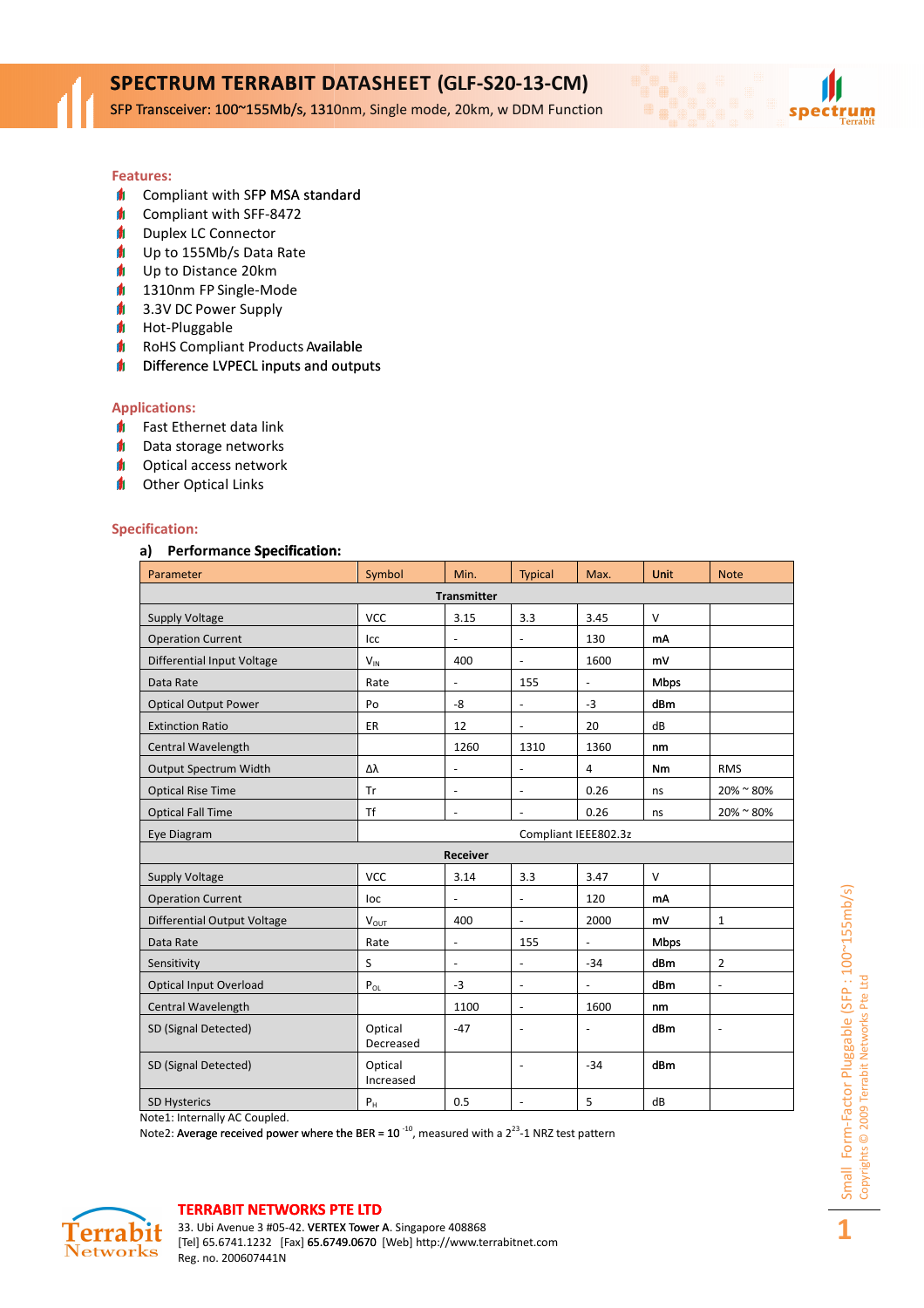SFP Transceiver: 100~155Mb/s, 1310nm, Single mode, 20km, w DDM Function

#### b) Absolute Maximum Ratings:

| Parameter                        | Symbol                         | Min.  | Max.  | Unit |
|----------------------------------|--------------------------------|-------|-------|------|
| Storage Temperature              | Tst                            | $-40$ | $+85$ | °C   |
| <b>Operating Temperature</b>     | То                             | $-10$ | 70    | °C   |
| <b>Storage Relative Humidity</b> | <b>RHs</b>                     |       | 95    | %    |
| <b>Power Supply</b>              | <b>VCC</b>                     |       | 5.5   |      |
| Lead Solder Temperature          | $T_{\scriptstyle{\text{SLD}}}$ |       | 260   | Œ    |
| <b>Lead Solder Duration</b>      | tsip                           |       | 10    |      |
| Voltage on any input/output pin  | $\mathsf{V}_{\mathsf{10}}$     | 0     | VCC   |      |

### c) PECL Logic Level:

| Logic State | Unit | Min.       | Typ. | Max.       |
|-------------|------|------------|------|------------|
| Low         |      | VCC-1.84   | -    | $VCC-1.60$ |
| High        |      | $VCC-1.10$ |      | VCC-0.90   |

#### d) TTL Logic Level:

| Logic State | Unit | Min. | Typ. | Max. |
|-------------|------|------|------|------|
| Low         |      |      | -    | 0.8  |
| High        |      | 2.4  | -    | VCC  |

## e) Pin Assignment:



Pin out of Connector Block on Host Board



spectrum